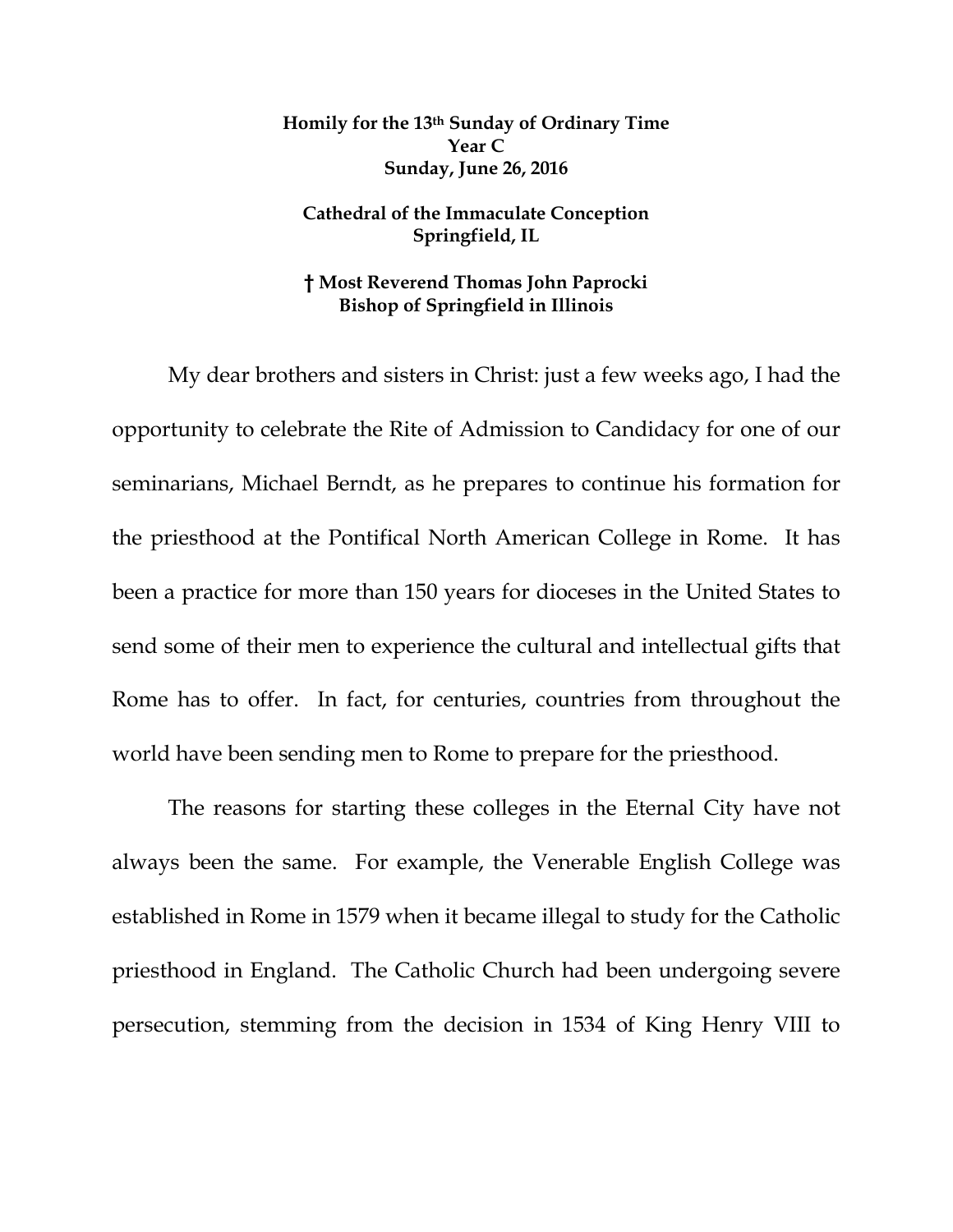separate himself and his country from the Roman Catholic Church and declare himself the supreme head of the Church of England.

Men who decided to study for the priesthood quietly left the country and found their way to seminaries elsewhere in Europe, including Rome. Upon the completion of their studies and ordination to the priesthood, they returned home to England. Each of the men understood the risk of going back, for it meant that, if found out, they would certainly be persecuted, and, in many cases, martyred.

While it is no longer illegal for Catholic seminarians to study for the priesthood in England, the Venerable English College is still in operation. And while the men who are ordained there do not face the same threat of martyrdom upon their return home, the legacy of these witnesses continues to shine brightly for Catholics, not just in England, but throughout the world.

During this year's observance of the Fortnight for Freedom, the bishops of the United States have chosen for the theme: Witnesses to Freedom. During this two-week period culminating on our nation's Independence Day, we are being encouraged to look to some key figures in Church history who courageously stood up for religious freedom as it was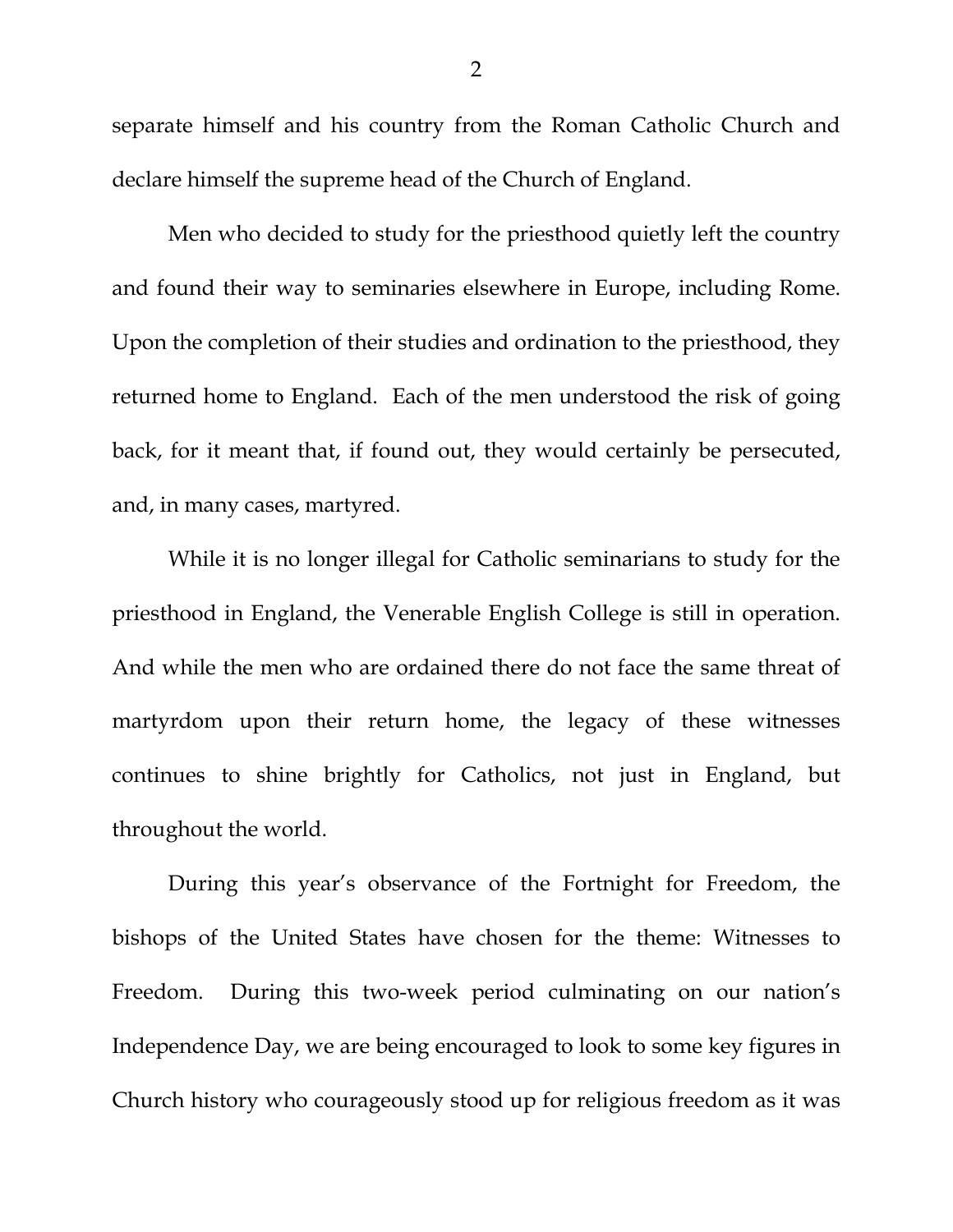being challenged in various ways. Just this past week, for example, we celebrated the Feast of Saints John Fisher and Thomas More, two English martyrs who were executed for their refusal to sign the Oath of Supremacy which would recognize King Henry VIII as having sovereign power over English Christians, a power which allowed him to annul his marriage to Catherine of Aragon, despite the refusal of the Pope.

We also celebrated the Solemnity of the Nativity of St. John the Baptist, who was also killed by a king, King Herod, for telling the King that it was wrong for him to have divorced his wife so he could marry his brother's wife (cf. Matthew 14:1-12; Mark 6:14-29; Luke 9:7-9). These three saints, along with several others who witnessed to their faith in the face of religious persecution, offer encouragement for us not to back down in the face of pressures which threaten to compromise our faith and the common good.

While we draw inspiration from the supreme acts of courage offered in the name of religious freedom, we must also recognize that these actions were rooted in another sort of freedom, an interior, spiritual freedom which enabled these witnesses to choose freely what was right and what was true.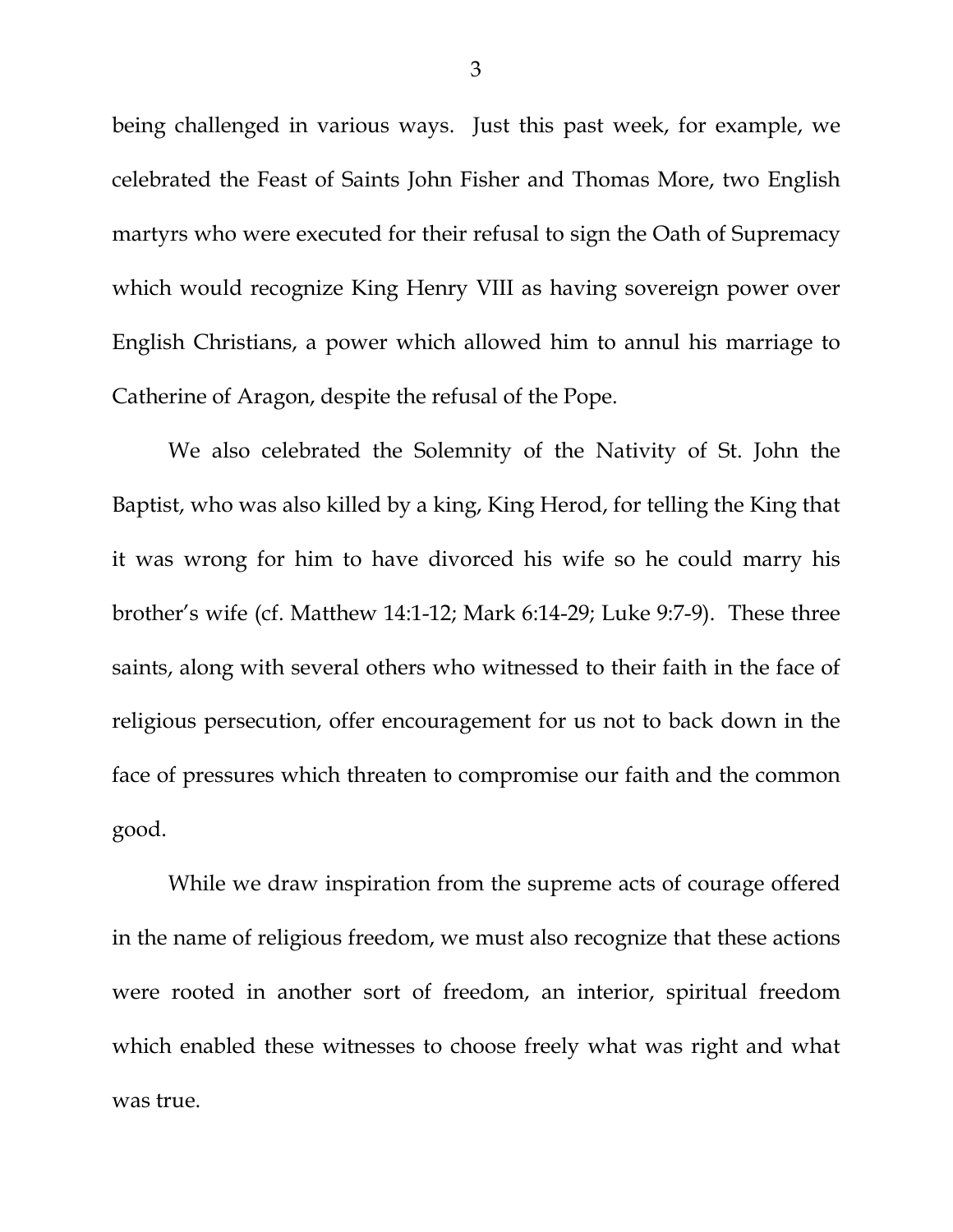<span id="page-3-2"></span><span id="page-3-1"></span><span id="page-3-0"></span>In our Gospel for today, we hear the challenging response of Jesus to those who place conditions on their response to follow Him. To the one who wants first to say goodbye to his family, Jesus responds by saying: "No one who sets a hand to the plow and looks to what was left behind is fit for the kingdom of God" (Luke 51:62). Jesus is not saying that it is wrong to love our families, but He is stressing the fact that to follow Him means to follow Him with one's whole heart. We must detach ourselves from the things of this world, even our relationships with our loved ones, if they hold us back from responding to His call completely. This is what it means to be a disciple, that is, a follower of the Lord, who gives himself completely to God. As long as our hearts are divided, we will not be free in our following of Jesus.

We can look to the example of the saints to show how they lived this type of freedom. While being held in the Tower of London, St. Thomas More's family tried to convince him to sign the Oath of Supremacy, telling him that he did not have to believe what he was signing. In doing so, he could save his life. While More loved his family very much, he loved God first. He was detached from the pressure of his family to persuade him to go against the truth, and he remained firm. In a letter to his daughter,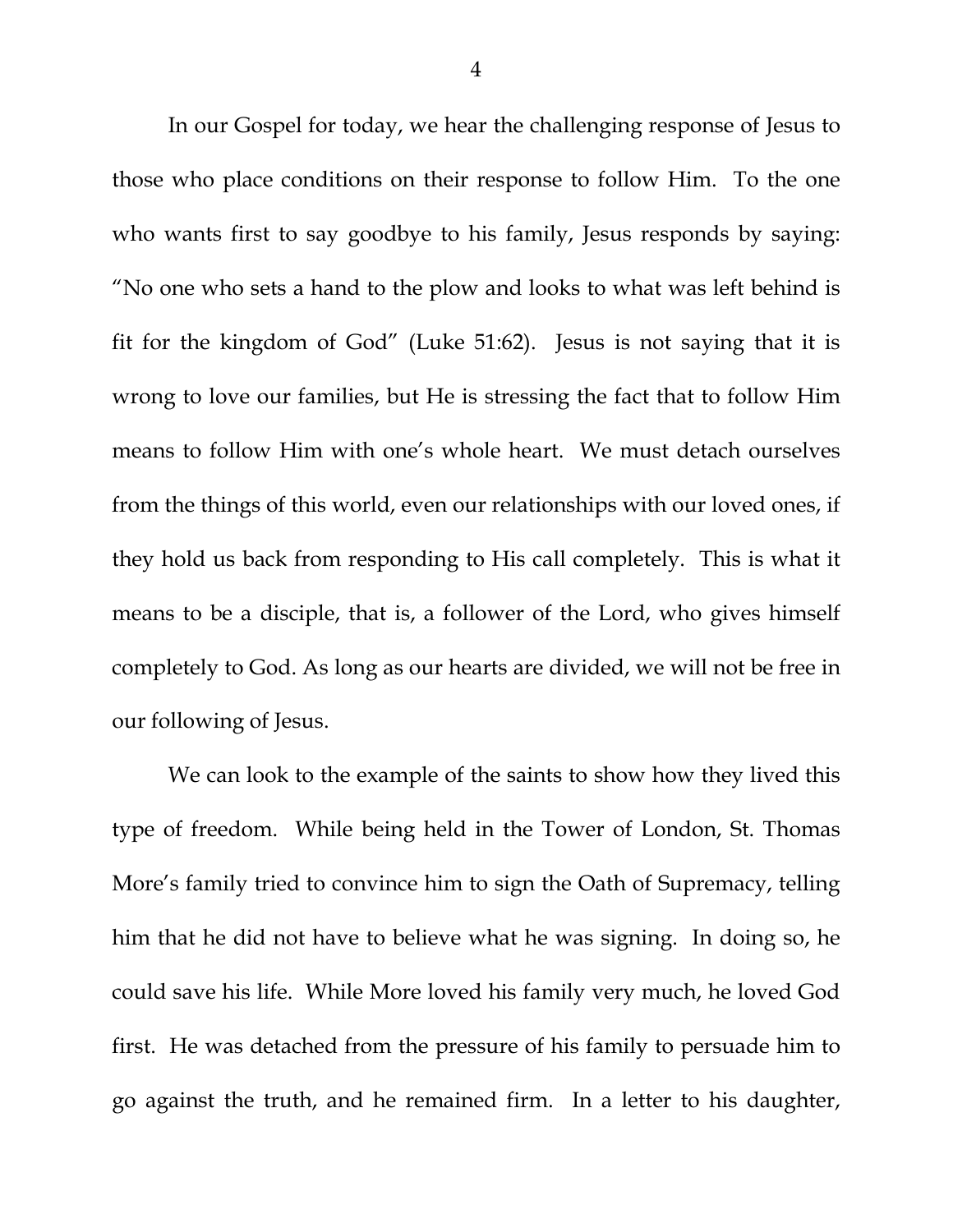Meg, More demonstrated this interior freedom of trusting completely in the Lord and His care for him as he wrote the following:

And, therefore, my own good daughter, do not let your mind be troubled over anything that shall happen to me in this world. Nothing can come but what God wills. And I am very sure that whatever that be, however bad it may seem, it shall indeed be the best.[1](#page-3-0)

This interior, spiritual freedom is something that is available to all of God's faithful people. Every saint can be said to have possessed this gift, for the saints are those who freely choose to do the will of God above everything else. St. Paul reminds us of this universal call to freedom in his Letter to the Galatians where he tells us: "For freedom Christ set us free; so stand firm and do not submit again to the yoke of slavery" (Galatians 5:1).

Returning to the Gospel, Jesus' call of His followers is even more demanding than the Prophet Elijah's call of Elisha to follow him. Jesus calls us to experience the joy that comes from freely following Him with an undivided heart. We are invited to be like St. Thomas More, to trust that even if it may *seem* like detaching from good things like family will be hard, what will come as a result of following Him will be for the best.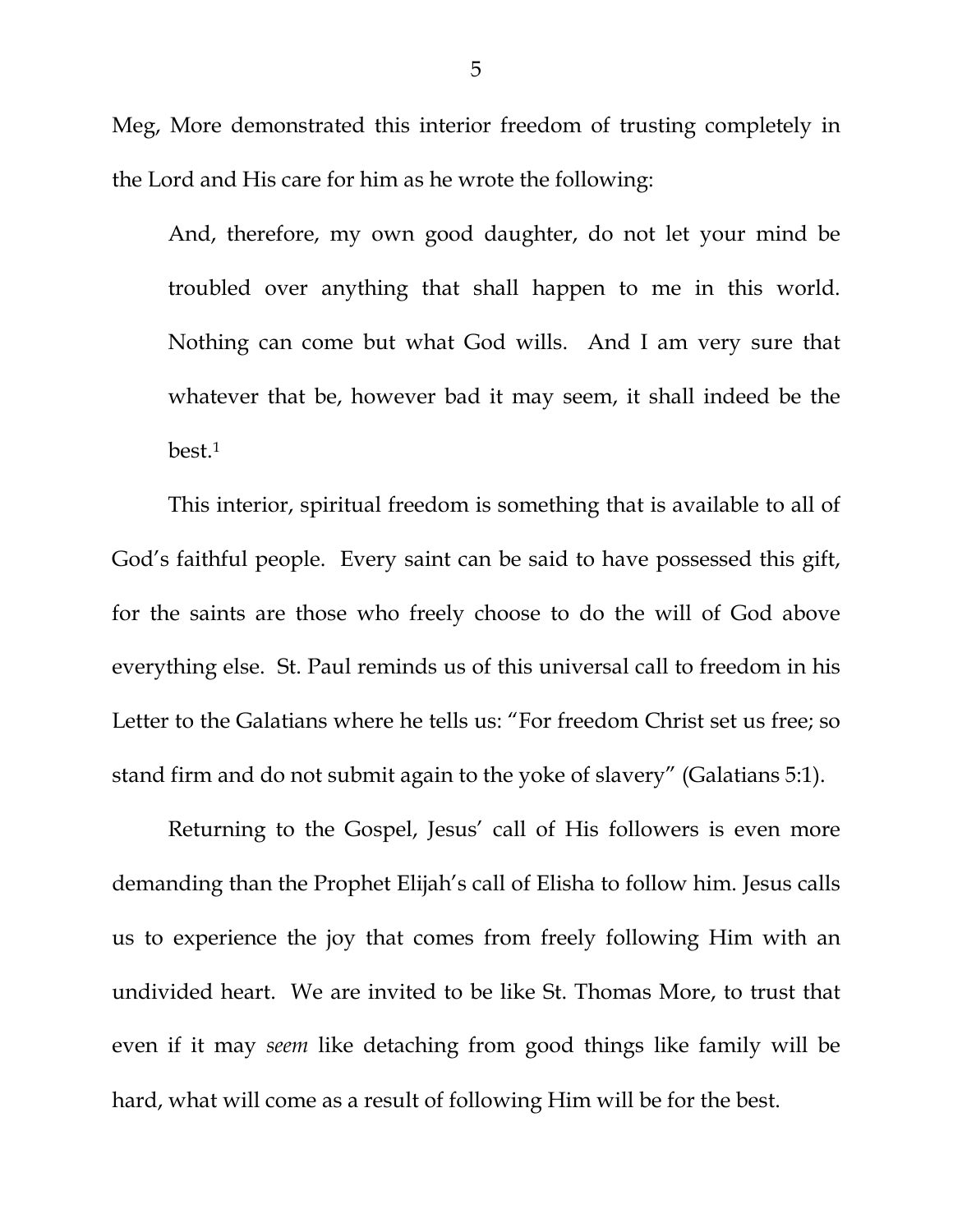At the heart of arriving at such an attitude of interior freedom is our coming to appreciate the dignity that is ours as beloved children of God. Today, June 26th, is normally celebrated as the feast day of St. Josémaria Escriva, founder of Opus Dei. Although the Sunday liturgy supersedes the memorial of a saint, it still behooves us to recall the life of St. Josémaria as a model of the freely-chosen discipleship that we heard about in today's scripture readings. St. Josémaria was tireless in his insistence of the centrality of embracing our identity as children, an identity which leads us to true freedom. Drawing upon the words of Jesus that "the truth will make you free" (John 8:32), St. Josémaria said that the truth that makes us free "is the knowledge that we have come from the hands of God, that the Blessed Trinity looks on us with predilection, that we are children of so wonderful a Father."[2](#page-3-1)

As we consider the conditions that we place on following Jesus in our lives, it is helpful for us to keep this idea of our divine filiation in mind. There may be things or people in our lives which seem almost impossible to detach from, but we are invited to have that childlike trust in the goodness of God our Father to provide for all that we need. With that awareness, we will more easily step away from the things that keep us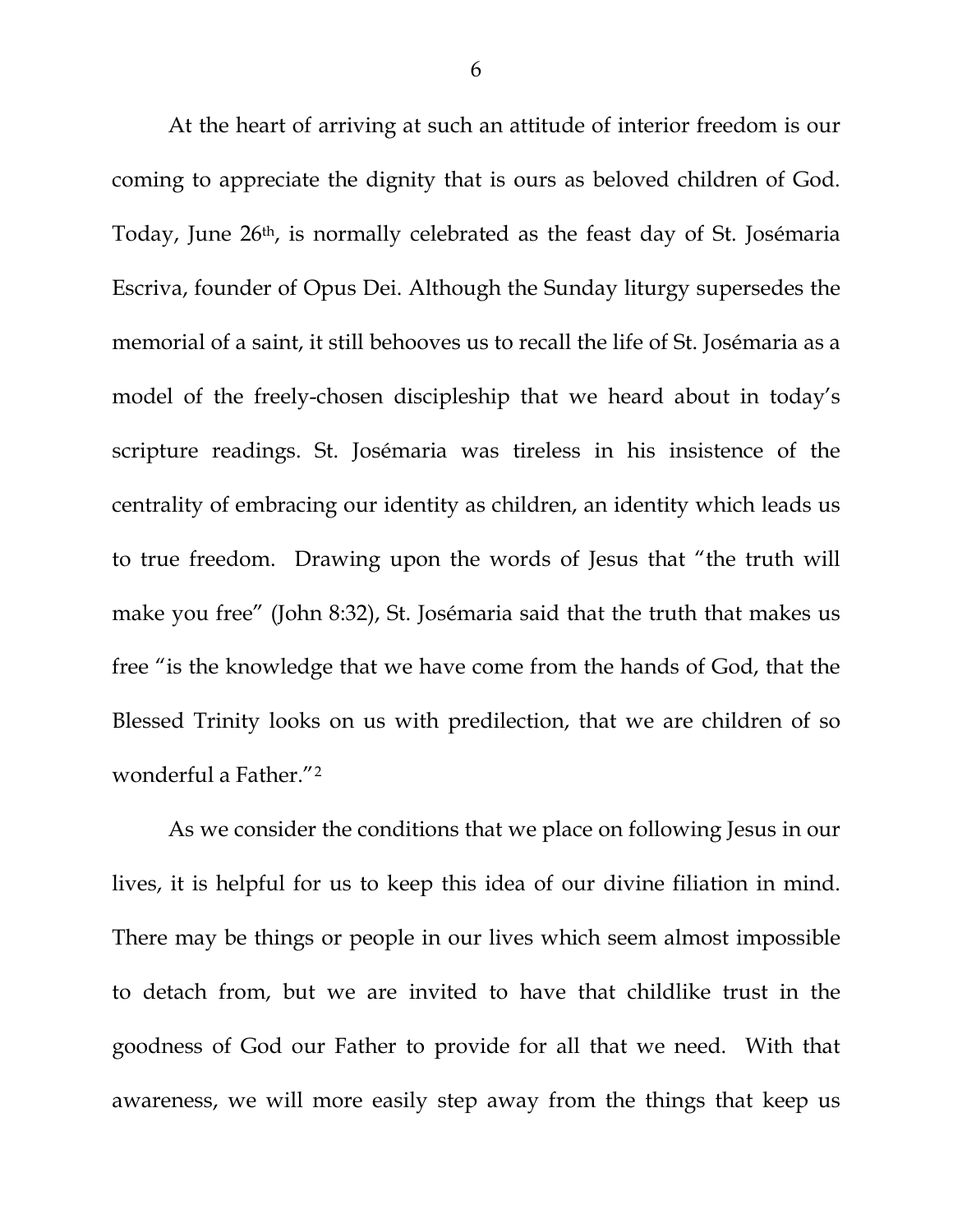enslaved so that we can "share in the glorious freedom of the children of God" (Romans 8:21).

When we are able to make this shift to trusting totally in God and in His care for us as children, we will be like the saints, capable of doing whatever is asked of us, as we echo the words of St. Paul in his Letter to the Philippians: "I can do all things in him who strengthens me" (Philippians 4:13).

To summarize this dynamic, I would like to conclude with a reflection from the writings of St. Josémaria as it offers a helpful way of looking at how Our Lord is calling each of us to this freedom which is so essential to our becoming who we were meant to be – saints. He writes the following:

Allow me to insist on this point. It is quite evident, as we can see in ourselves and in others, that everybody is a slave in some form or other. Some stoop before riches; others worship power; some, the relative tranquillity of scepticism, and there are those who discover in sensuality their golden calf. The same happens in noble things. We put effort into a job of work, into an undertaking, large or small, into scientific, artistic, literary or spiritual activities. Wherever there is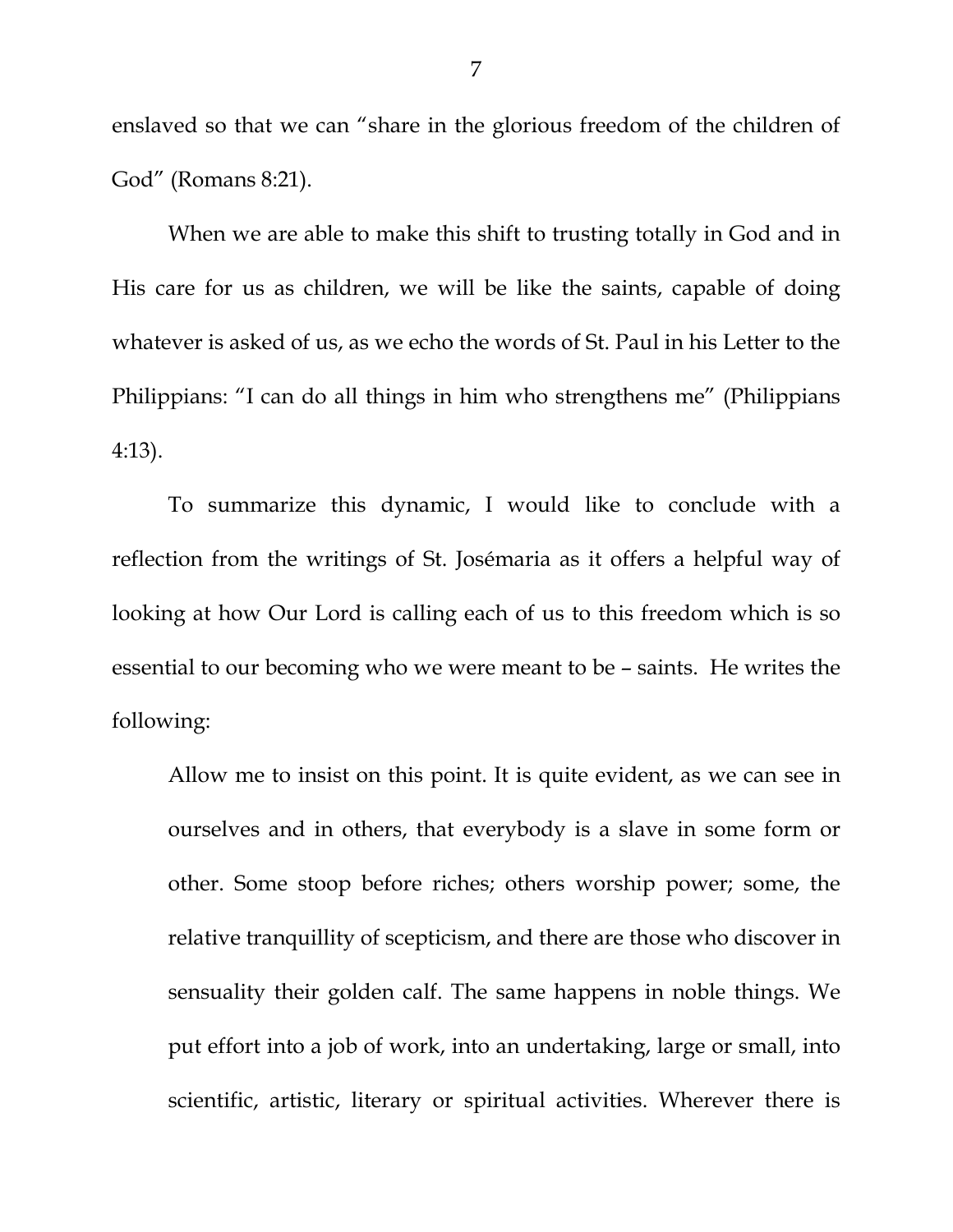commitment and real passion, the person involved lives enslaved, joyfully devoting himself to fulfilling his task. We will be slaves either way. Since we must serve anyway, for whether we like it or not this is our lot as men, then there is nothing better than recognizing that Love has made us slaves of God. From the moment we recognize this we cease being slaves and become friends, sons. Then we see the difference: we find ourselves tackling the honest occupations of the world just as passionately and just as enthusiastically as others do, but with peace in the depth of our hearts. We are happy and calm, even in the midst of difficulties, for we are not putting our trust in passing things, but in what lasts forever. We are not children of the slave but of the free woman.<sup>[3](#page-3-2)</sup>

As we prepare to receive the Eucharist, let us thank God for the gift of the saints, who provide a compelling witness of freedom, totally dedicated to live as disciples of our Lord. May we strive daily to embrace the freedom that belongs to us as God's beloved children, so that, in our own way, in whatever state of life to which the Lord has called us, we too can be witnesses to freedom, answering God's call to follow Him unreservedly. May God give us this grace. Amen.